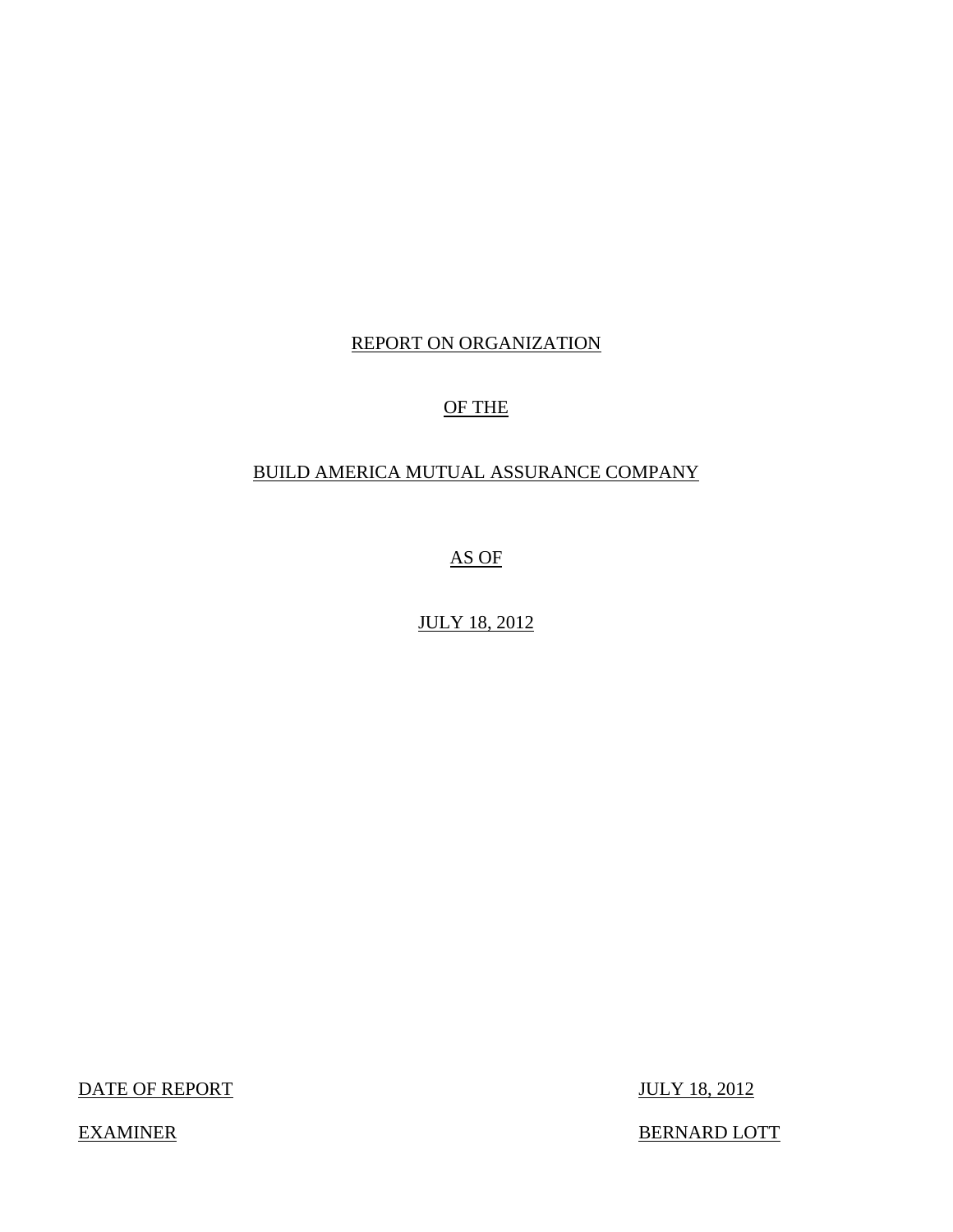| ITEM NO. |                                                   | PAGE NO.       |
|----------|---------------------------------------------------|----------------|
| 1.       | Scope of examination                              | 3              |
| 2.       | Incorporation                                     | 3              |
| 3.       | Capitalization and subscription                   | $\overline{4}$ |
| 4.       | <b>Balance</b> sheet                              | 5              |
| 5.       | Authorization powers and minimum capital required | 6              |
| 6.       | Holding company system                            | 7              |
| 7.       | Conclusion                                        | 7              |
|          | Affidavit                                         |                |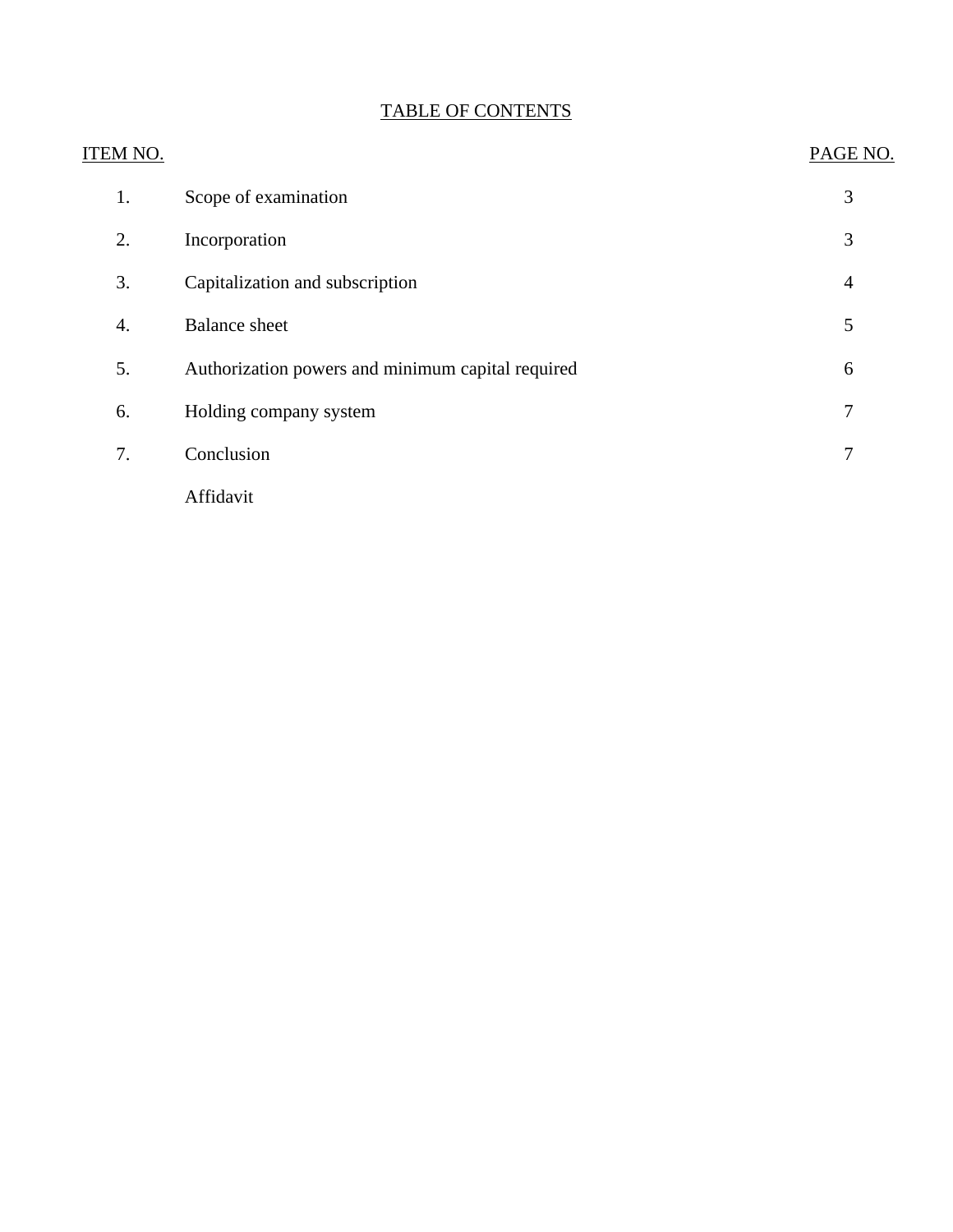

# NEW YORK STATE  $\mathbf{DEPARTMENT}$ *~,........,,* FINANCIAL SERVICES

 Andrew M. Cuomo Benjamin M. Lawsky Governor Superintendent

July 18, 2012

Honorable Benjamin M. Lawsky Superintendent of Financial Services Albany, New York 12257

Sir:

Pursuant to the requirements of the New York Insurance Law, and in compliance with the instructions contained in Appointment Number 30865 dated July 16, 2012 attached hereto, I have made an examination on organization of Build America Mutual Assurance Company as of July 18, 2012, and submit the following report thereon.

Wherever the designation "the Company" or "BAM" appears herein without qualification, it should be understood to indicate Build America Mutual Assurance Company.

Wherever the term "Department" appears herein without qualification, it should be understood to mean the New York Department of Financial Services.

The examination was conducted at the Company's office, located at 1345 Avenue of the Americas, New York, New York 10105.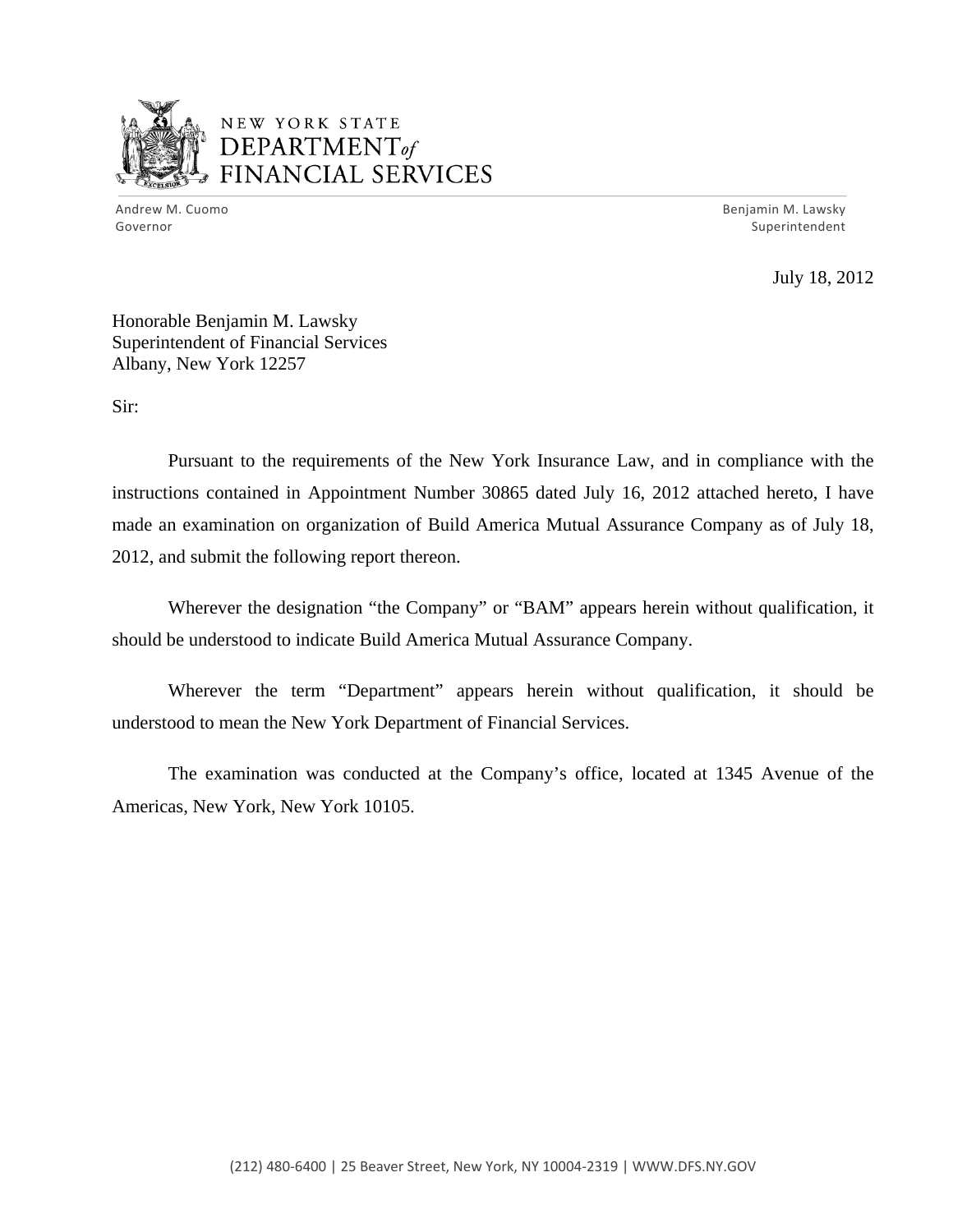### 1. SCOPE OF EXAMINATION

<span id="page-3-0"></span>The examination comprised a complete verification of the receipt of capital and surplus funds and the determination of the Company's assets and liabilities. The records examined were the Declaration of Intention and Charter, the By-Laws, the Certificate of Incorporation, the corporate minutes, and custodial and any other agreements entered into between BAM and HG Re Ltd. or its affiliates as of the examination date. In addition, an affidavit, appended hereto, was obtained from two officers of the Company indicating that the transactions noted in this report were lawful and bona fide.

### **2. INCORPORATION**

Build America Mutual Assurance Company was incorporated under the laws of the State of New York on March 16, 2012. The Department approved the Company's Declaration of Intention and Charter on the same date.

As of the examination date, the Company's board of directors was comprised of the following seven members:

| Name and Residence                                  | <b>Principal Business Affiliation</b>         |
|-----------------------------------------------------|-----------------------------------------------|
| <b>Raymond Barrette</b>                             | Chairman and Chief Executive Officer,         |
| Hanover, NH                                         | White Mountains Insurance Group, Ltd.         |
| <b>Robert Phillips Cochran</b>                      | Managing Director and Secretary,              |
| New York, NY                                        | <b>Build America Mutual Assurance Company</b> |
| Seán Wallace McCarthy                               | Managing Director and President,              |
| New York, NY                                        | <b>Build America Mutual Assurance Company</b> |
| <b>Richard Ravitch</b><br>New York, NY              | Attorney                                      |
| <b>Edward Gene Rendell</b><br>Philadelphia, PA      | Consultant                                    |
| <b>Robert Albert Vanosky</b><br>Rancho Santa Fe, CA | Retired                                       |
| <b>Allan Lewis Waters</b>                           | President and Chief Executive Officer,        |
| Hanover, NH                                         | Sirius International Insurance Group Ltd.     |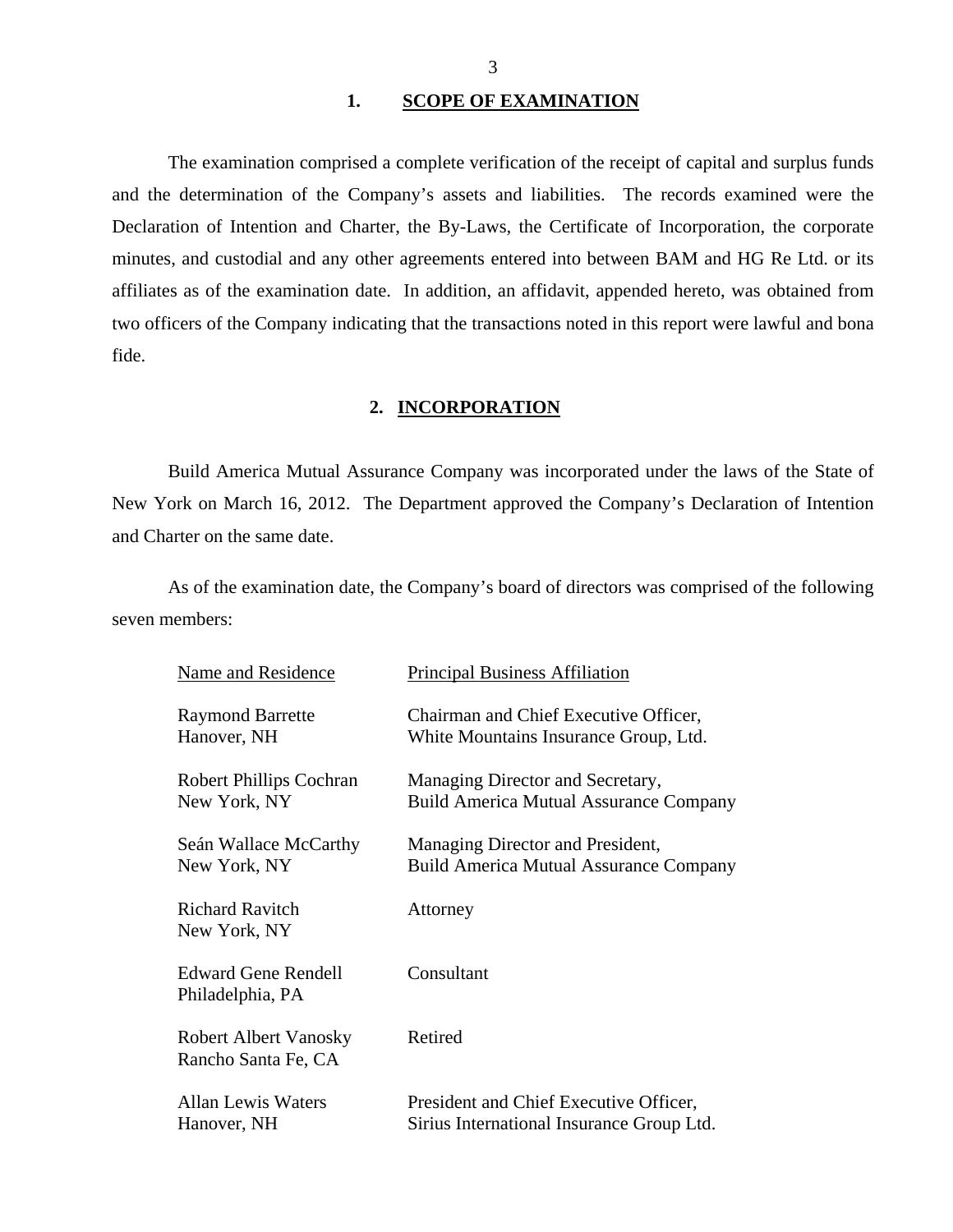As of July 18, 2012, the principal officers of the Company were as follows:

Name Title Robert Phillips Cochran Elizabeth Ann Keys Laura Levenstein Seán Wallace McCarthy Managing Director and Secretary Chief Financial Officer and Treasurer Chief Risk Officer Managing Director and President

### **3. CAPITALIZATION AND SUBSCRIPTION**

The Company's contributed surplus of \$503,000,000 was funded with the issuance and sale of surplus notes of \$203,000,000 and \$300,000,000 to HG Holdings Ltd., a Bermuda holding company, and HG Re Ltd., a Bermuda-domiciled reinsurance company, respectively. HG Re Ltd. is a whollyowned subsidiary of HG Holdings Ltd. The sale was completed on July 17, 2012.

In order to fulfill the deposit requirements of Section 4104 of the New York Insurance Law, the Company has placed securities with a par and market value totaling \$500,000 in an account in the name of the "Superintendent of Department of Financial Services of the State of New York in Trust for the security of all policyholders of Build America Mutual Assurance Company within the United States, its territories and possessions." The custodian is The Bank of New York Mellon, located at 500 Grant Street, Pittsburgh, PA 15258 and the securities are held pursuant to a custodian agreement that conforms to the provisions of Section 1314 of the New York Insurance Law.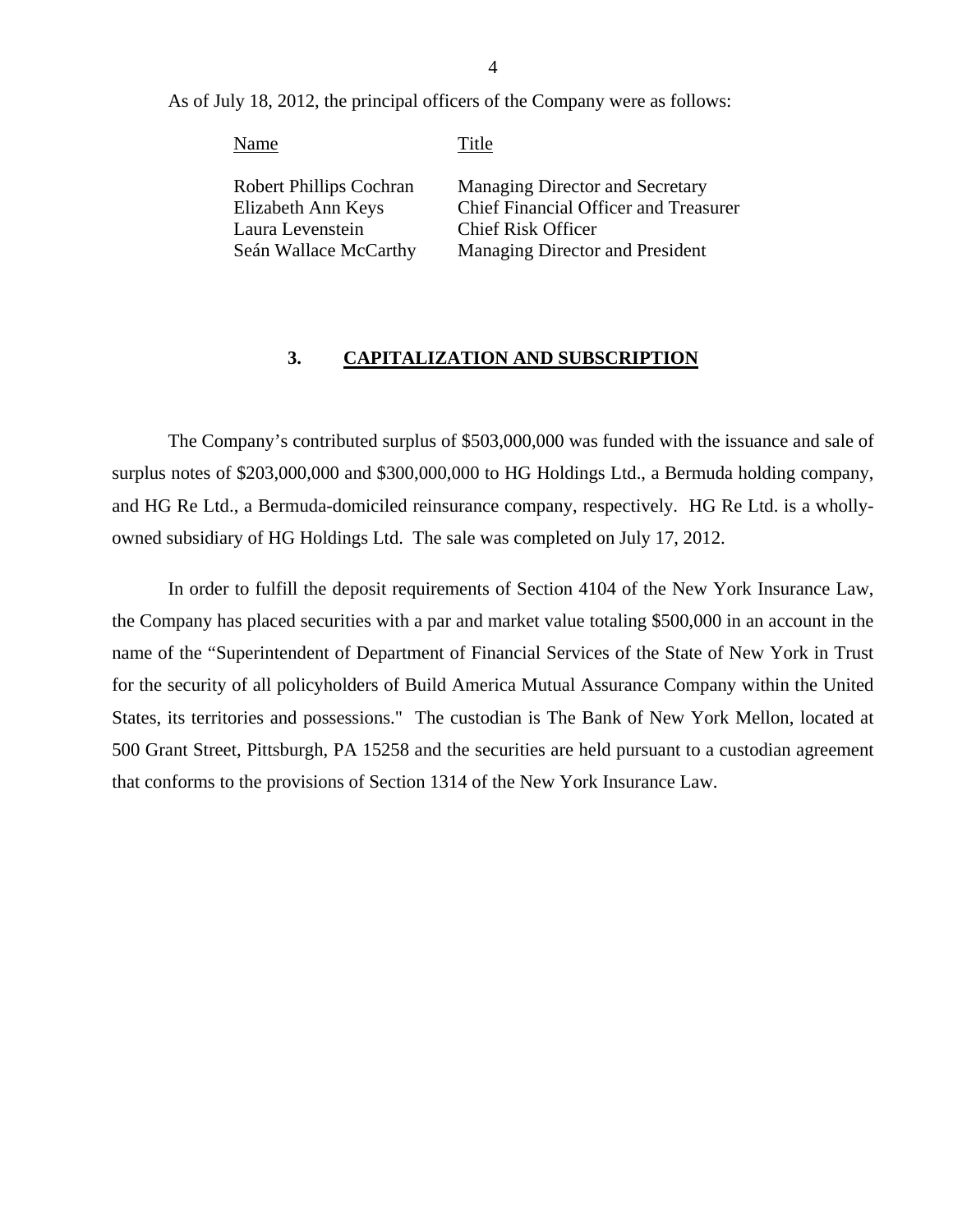# **4. BALANCE SHEET**

The following shows the assets, liabilities and surplus as regards policyholders as determined by this examination as of July 18, 2012, and as reported by the Company:

# Assets

| <b>Bonds</b><br>Cash<br>Investment income due and accrued          |                              | \$80,392,666<br>422,493,053<br>115,450 |
|--------------------------------------------------------------------|------------------------------|----------------------------------------|
| Total admitted assets                                              |                              | \$503,001,169                          |
| Liabilities                                                        |                              |                                        |
| Accounts payable                                                   |                              | \$2,995,176                            |
| <b>Total liabilities</b>                                           |                              | \$2,995,176                            |
| Capital and Surplus<br>Surplus notes<br>Unassigned funds (surplus) | \$503,000,000<br>(2,994,007) |                                        |
| Total surplus as regards policyholders                             |                              | 500,005,993                            |
| Total liabilities and surplus as regards policyholders             |                              | \$503,001,169                          |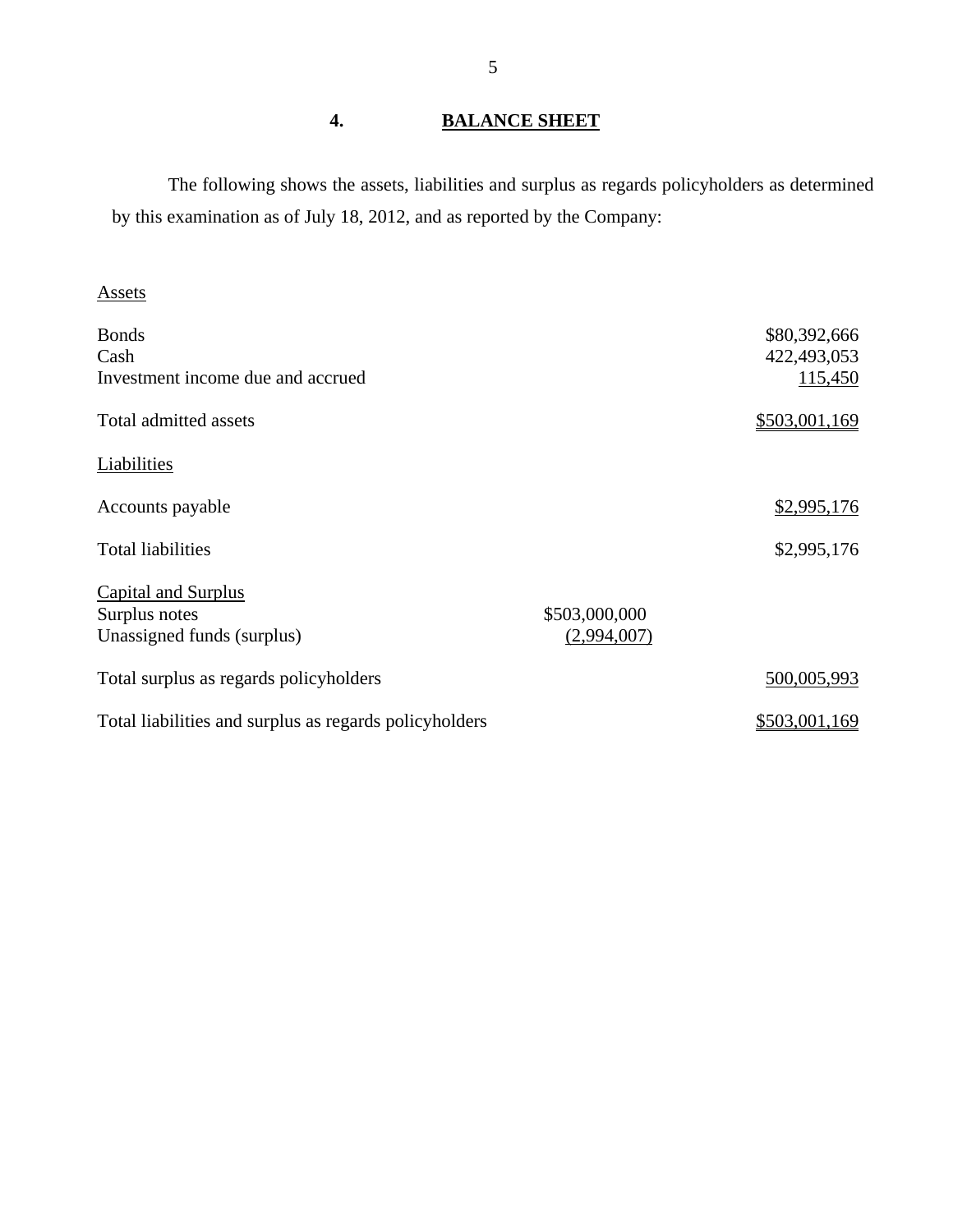#### **5. AUTHORIZATION POWERS AND MINIMUM CAPITAL REQUIRED**

<span id="page-6-0"></span>Pursuant to its Declaration of Intention and Charter, the Company is authorized to transact the kinds of insurance as defined in the following numbered paragraphs of Section 1113(a) of the New York Insurance Law:

| Paragraph                | Line of Business   |
|--------------------------|--------------------|
| $16$ (C,D,E,F,G,H and I) | Surety             |
| 25                       | Financial guaranty |

The Company's license will include all of the foregoing kinds of insurance. Pursuant to the provisions of Articles 41 and 69 of the New York Insurance Law, in order to be licensed to write non-assessable policies for the foregoing kinds of insurance, the Company shall have an initial surplus to policyholders in the amount of at least \$76,500,000 and shall thereafter maintain a minimum surplus to policyholders in the amount of \$66,000,000. However, based on BAM's filed "Plan of Operation" and pursuant to a Department directive, the Company will need to have at least \$500 million in capital in its custodial account.

Pursuant to the provisions of Section  $1102(e)(1)(B)(ii)$  of the New York Insurance Law, in order for the superintendent to issue a license to the Company, it must have the amount of its required minimum initial surplus to policyholders on deposit in either cash or investments qualifying as minimum surplus investments pursuant to Section 1402 of the New York Insurance Law; such investments consist of:

- (1) Obligations of the United States or of any agency thereof provided such agency obligations are guaranteed as to principal and interest by the United States.
- (2) Direct obligations of this state or of any county, district or municipality thereof.
- (3) Direct obligations of any state of the United States.
- (4) Obligations secured by first mortgage loans which meet the standards specified in paragraph four of subsection (a) of section one thousand four hundred four of this article on property located in this state.

The Company has met these requirements.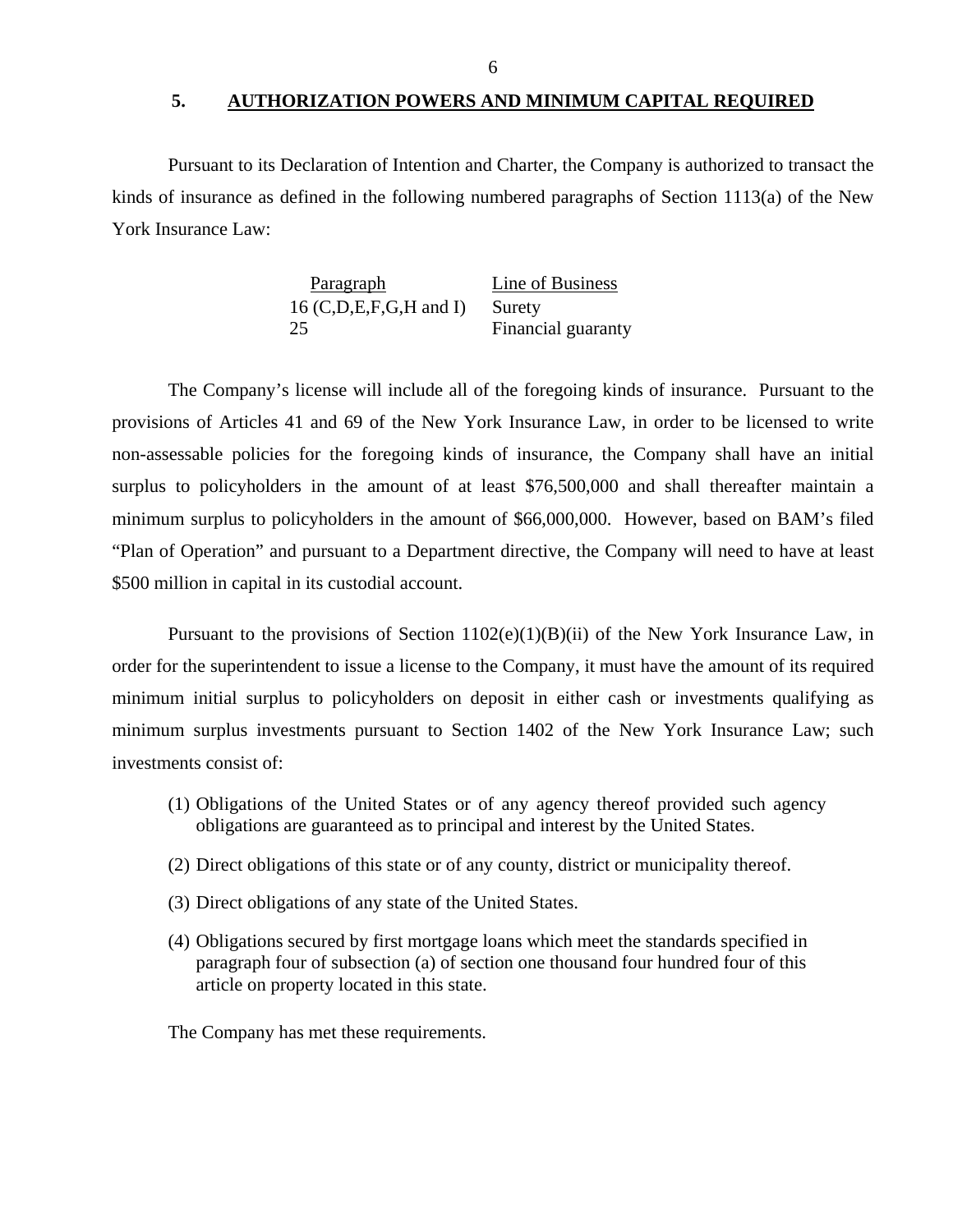### **6. HOLDING COMPANY SYSTEM**

<span id="page-7-0"></span>persons of HG Holdings Ltd. were subject to Article 15 of the New York Insurance Law. As a mutual insurer, BAM is not a member of a holding company. However, in light of the fact that the Company's business plan is strongly aligned and intertwined with HG Holdings Ltd. and HG Re Ltd., BAM has agreed to submit to this Department any agreements with or between any entities within the HG Holdings Ltd. group of affiliated entities or with any "controlling person" (as defined in Section 1501 of the New York Insurance Law) of HG Holdings Ltd. The effect of this agreement operates as if BAM, HG Holdings Ltd. and its affiliated entities, and the controlling Accordingly, the Company provided the following agreements with HG Holdings Ltd. and HG Re Ltd.:

- 1) First Loss Reinsurance Treaty Agreement.
- 2) Framework Agreement.
- 3) Regulation 114 Trust Agreement.
- 4) Supplemental Trust Agreement.
- 5) Surplus Note Purchase Agreement

# **7. CONCLUSION**

Based on the foregoing examination, it is concluded that the Company issued and sold two surplus notes pursuant to Section 1307 of the New York Insurance Law totaling \$503,000,000. These notes represent the Company's initial contributed surplus.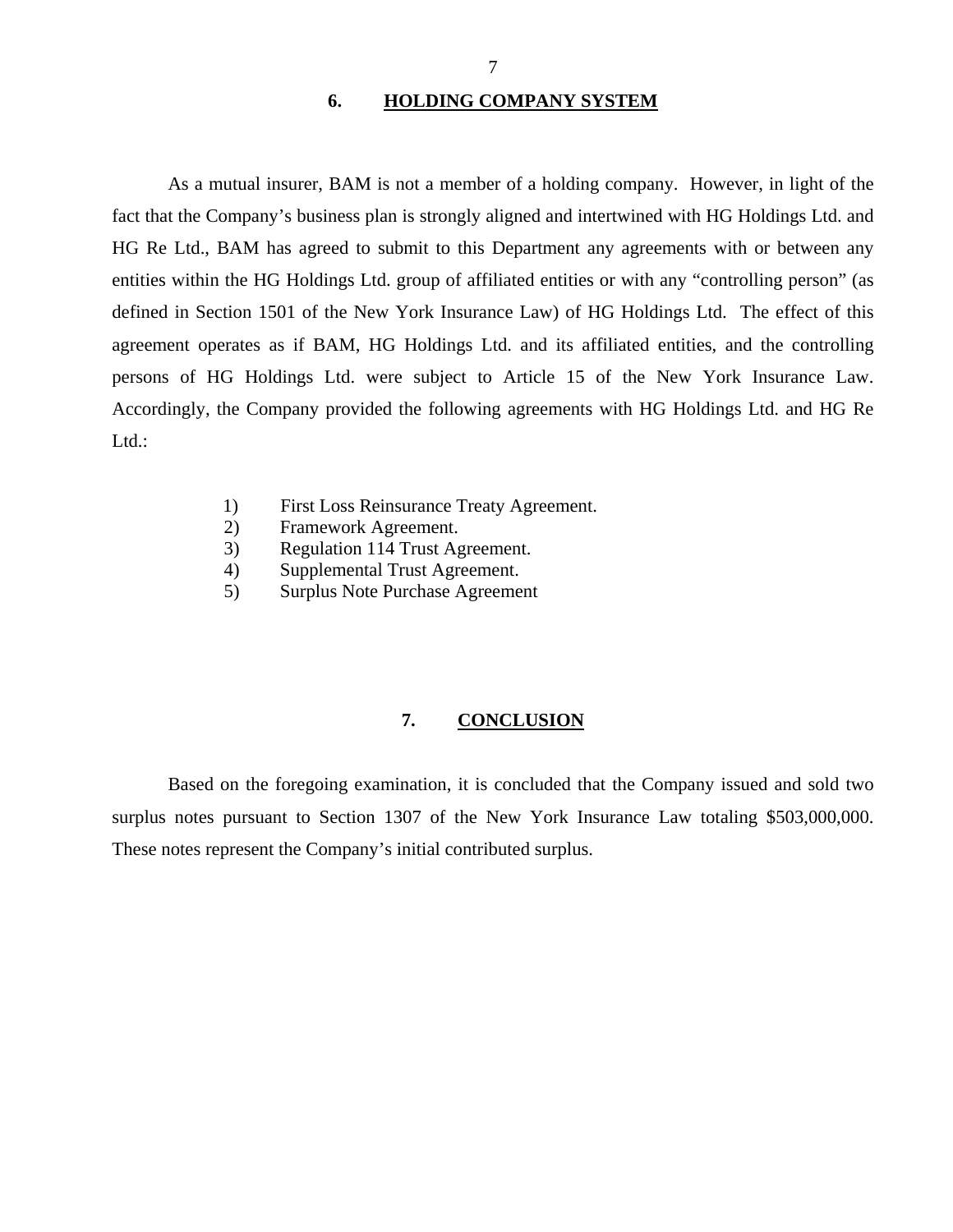Respectfully submitted,

 $\sqrt{S/}$  $\overline{\phantom{a}}$ /S/

Bernard Lott Senior Insurance Examiner

STATE OF NEW YORK ) )SS: COUNTY OF NEW YORK )

BERNARD LOTT, being duly sworn, deposes and says that the foregoing report, subscribed to by him, is true to the best of his knowledge and belief.

 $/S/$  $\overline{\phantom{a}}$  /S/ Bernard Lott

Subscribed and sworn to before me

this day of  $\frac{1}{2012}$ , 2012.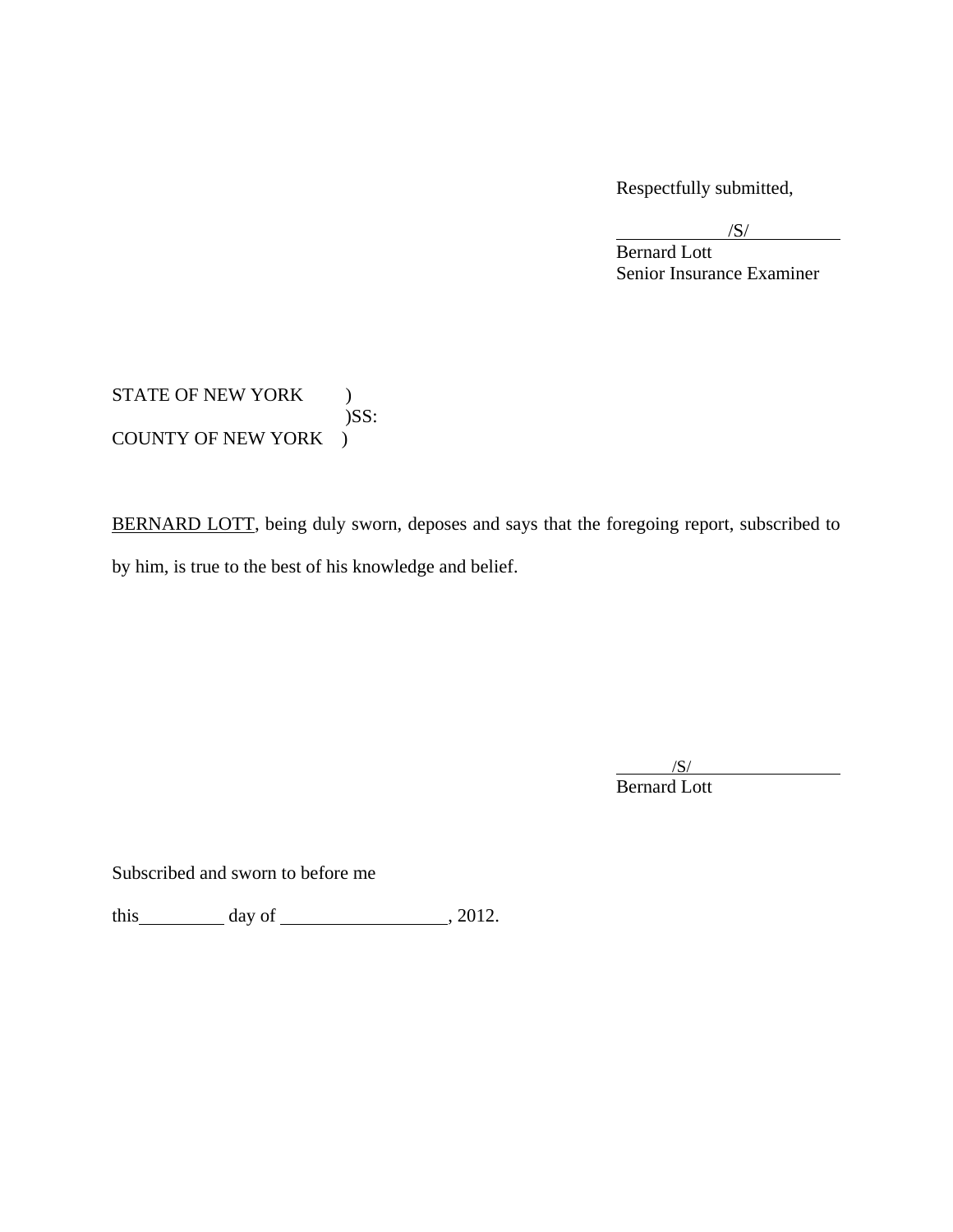STATE OF NEW YORK )

) ss.: COUNTY OF NEW YORK )

On July 18, 2012, the undersigned, each an executive officer of Build America Mutual Assurance Company ("Company"), duly sworn, depose and say under oath that:

- 1. They are, respectively, the Chief Financial Officer and General Counsel of the Company.
- 2. The Company's capital and surplus (the "Capital and Surplus") equals Five hundred million five thousand nine hundred ninety three dollars (\$500,005,993), consisting of surplus notes of five hundred three million dollars (\$503,000,000) and unassigned surplus deficit of two million nine hundred ninety four thousand seven dollars (\$2,994,007). The Capital and Surplus is on deposit with The Bank of New York Mellon and First Republic Bank.
- 3. No part of the Capital and Surplus has been withdrawn, pledged, or in any way impaired.
- 4. No part of the Capital and Surplus is to be invested or otherwise legitimately used or appropriated except for the sole and exclusive use and benefit of the Company.
- 5. There is no agreement or understanding, express or implied, made or existing between the Company and its officers, or any or either of them, or any person or persons, to the effect or import that the money paid in by any policyholder shall be loaned or returned to it.
- 6. Neither the Company nor any of its officers is in any way, manner or form pledged or committed to make any investment, loan or disposition of the Capital and Surplus, or any part or portion thereof: which is not in strict conformity in all respects with the provisions of the Insurance Law of the State of New York.
- 7. The Capital and Surplus is the property of the Company and is possessed by the Company in its corporate name and capacity for the benefit of its policyholders.
- 8. It is expressly understood that this Affidavit shall be void and shall be given no effect if the New York State Department of Financial Services does not authorize the Company to do an insurance business in the State of New York.

*[Signature page follows]*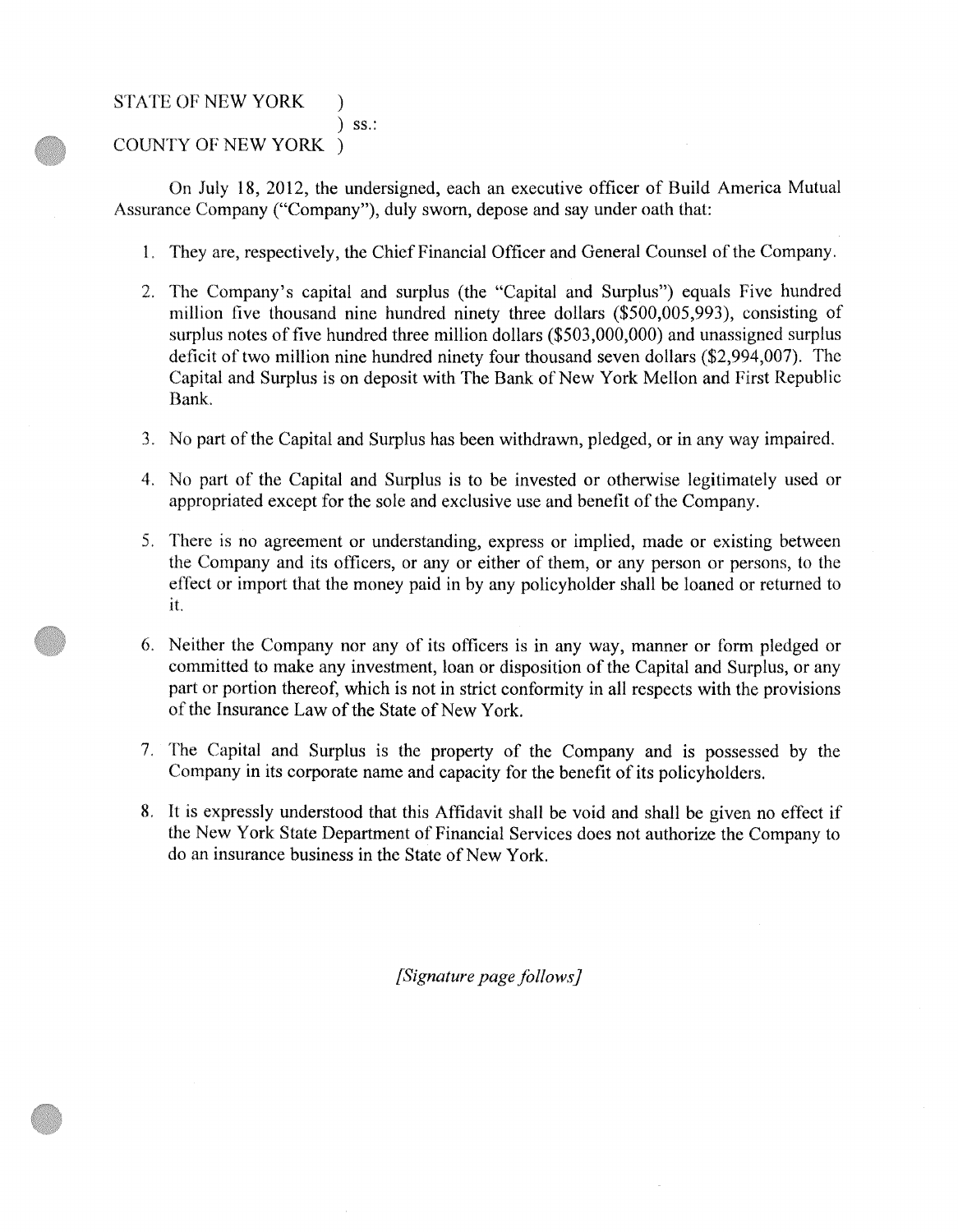$7/8/202$ 

*·1j8* /2e>1 2--

Elizabeth Keys "Chief Financial Officer

Date

Alex Makowski General Counsel Date

Subscribed and sworn to before me this

 $\sqrt{g^{\frac{1}{\beta}}}$ day of  $\theta$ ,<sup>2012</sup> bscribed and sworn to before me this<br>  $\frac{\xi^{1/4}}{\xi^{1/4}}$  day of  $\frac{1}{\sqrt{1-\xi^{1/4}}}$ , 2012<br> *Anda Australian* (Signature)

Notary Public Stamp.

**Linda Sussman Notary Public, State of New York No. 01 SU4902889 Qualified in Bronx County Commission Expires Aug. 17, 2013**